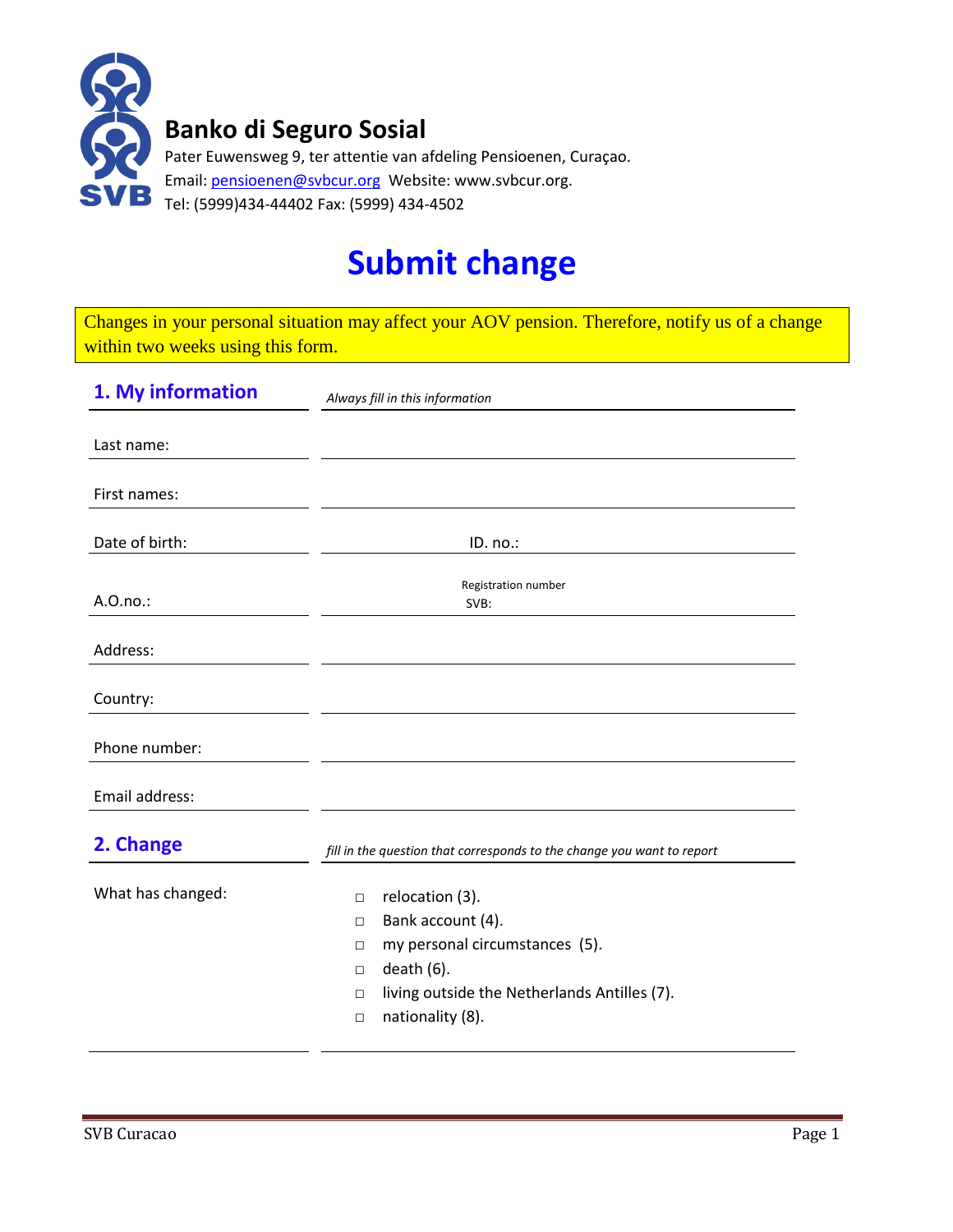

|  | Relocation within the Netherlands Antilles |  |
|--|--------------------------------------------|--|

| Date of the change:      |  |  |
|--------------------------|--|--|
| Address:                 |  |  |
| Postal code and country: |  |  |
| Phone number:            |  |  |

| 4. Account number    | send proof from the bank |
|----------------------|--------------------------|
|                      |                          |
| Date of change:      |                          |
| Account number:      |                          |
|                      |                          |
| Account holder name: |                          |
| Name of the bank:    |                          |
| Bankcode (IBAN):     |                          |
| Address bank:        |                          |
| Country bank:        |                          |

## **5. My personal**

| circumstances   | Send supporting documents                                                                           |  |
|-----------------|-----------------------------------------------------------------------------------------------------|--|
| Date of change: |                                                                                                     |  |
| Change:         | $\Box$ divorce<br>$\Box$ marriage<br>$\Box$ moved back to the Netherlands Antilles<br>$\Box$ other: |  |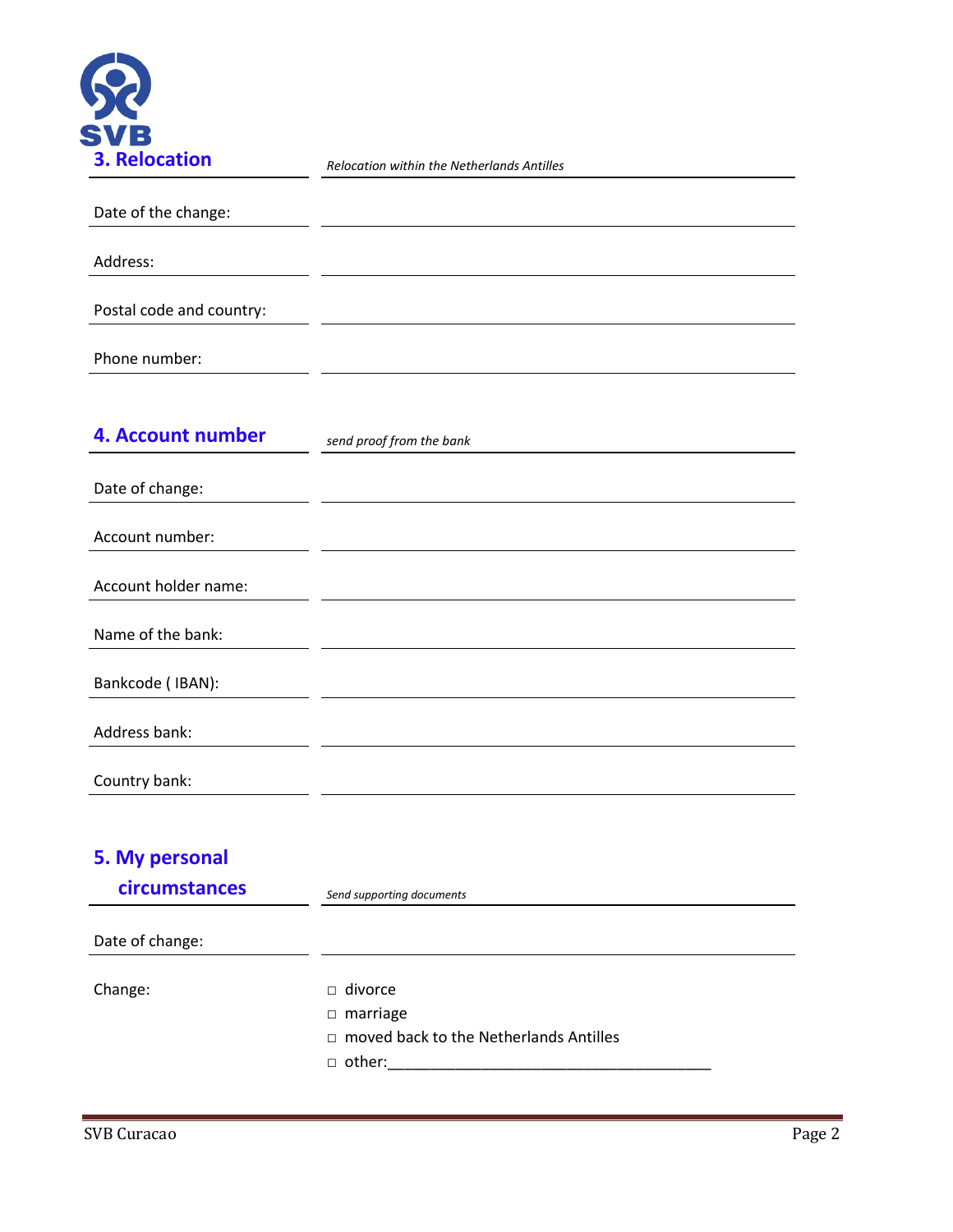

| 6. Death             | enclose a copy of the death certificate                                                                          |  |
|----------------------|------------------------------------------------------------------------------------------------------------------|--|
| Last name deceased:  |                                                                                                                  |  |
| First name deceased: |                                                                                                                  |  |
| $A.O.-#:$            |                                                                                                                  |  |
| Date of death:       |                                                                                                                  |  |
| 7. Living abroad     | Send supporting documents                                                                                        |  |
| Date of change:      |                                                                                                                  |  |
| Change:              | I'm going to live in another country<br>$\Box$<br>I am going abroad for medical reasons<br>$\Box$<br>Other:<br>П |  |

Country:

| ,              |                           |
|----------------|---------------------------|
| Address:       |                           |
| Phone number:  |                           |
| E-mailaddress: |                           |
| 8. Nationality | Send supporting documents |

Date of change:

New nationality: